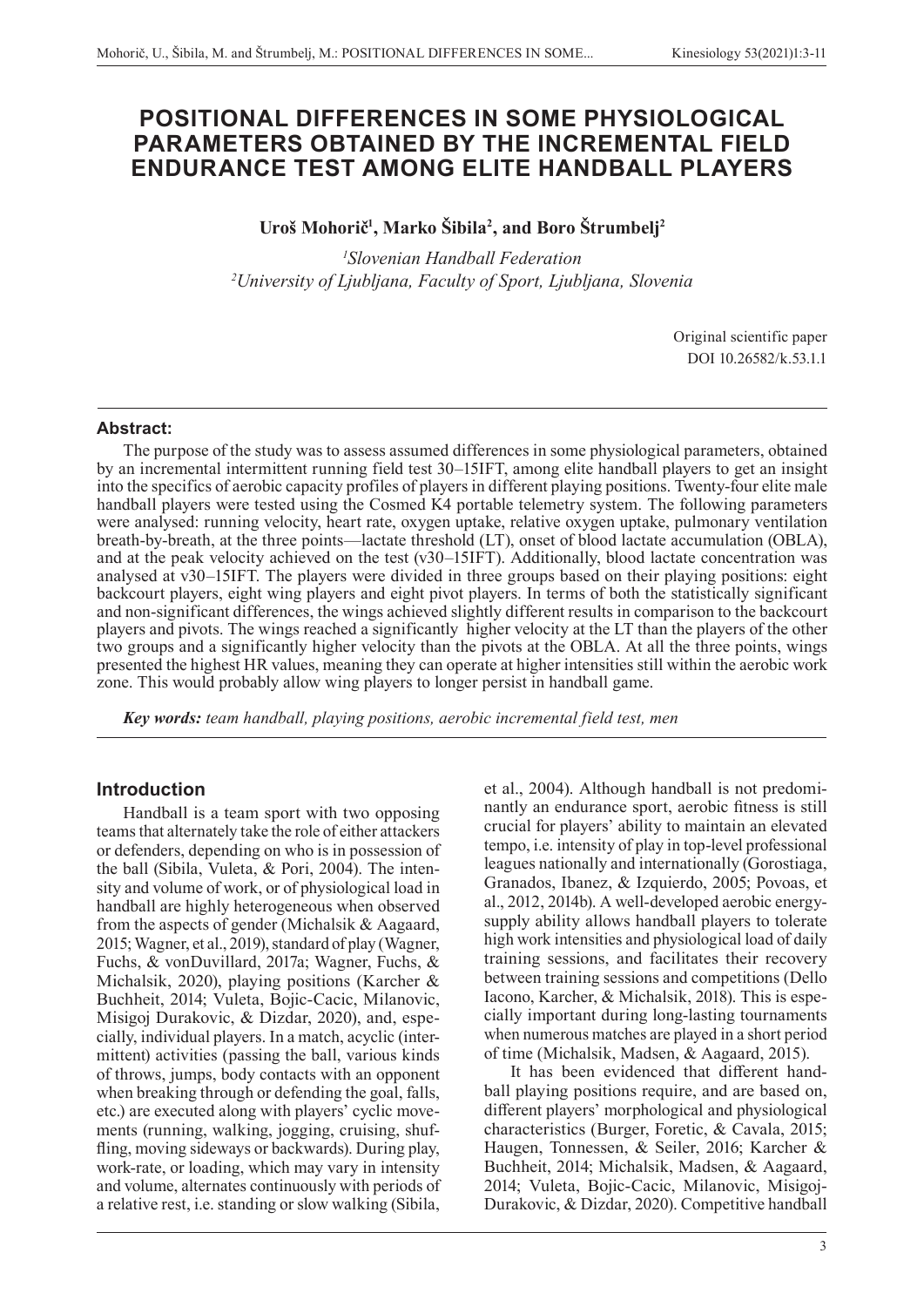involves position-specific differences in the physiological demands as well (Povoas, et al., 2014a). Namely, according to recent research findings from high-level official handball matches (Büchel, et al., 2019), wings showed, probably due to the increased on-court time (51.0±20.9 min), a higher absolute activity and a longer distance covered (4057.9±1630.5 m) compared to backcourt players (35.8±16.5 min; 2881.96±1239.29 m) and pivots (35.4±15.8 min; 2702.8±1180.0 m). Furthermore, times and distances covered at different intensities differed significantly between the positions. Wings covered more distance by a slow speed walking  $(1.09\% \pm 0.2\%)$  and sprinting  $(9.8\% \pm 2.2\%)$  compared to backcourt players  $(0.7\% \pm 0.3\%; 33.4 \pm 2.0\%)$  and pivots (0.9%±0.2%; 4.4%±1.8%). Therefore, it can be argued that activity profiles in handball are modulated by a playing position and by playing or on-court time (Büchel, et al., 2019).

According to previous research, repeated sprinting and shuttle run performance of players and their during the test measured energy-supplying abilities play an important role, among numerous other factors, in playing performance in team sports (Castagna, Abt, & D'Ottavio, 2007; Castagna, Impellizzeri, Rampinini, D'Ottavio, & Manzi, 2008; Covic, et al., 2016; Mohr, Krustrup, & Bangsbo, 2003; Sirotic & Couts, 2007; Thomas, Dawson, & Goodman, 2006). There is a number of field-based fitness tests aiming to predict aerobic capacity with varying levels of accuracy, including: the Montreal Track Test (Uger & Boucher, 1980); Yo-Yo Intermittent Recovery Test Level 1 (IR1) (Castagna, Impellizzeri, Chamari, Carlomagno, & Rampinini, 2006; Dupont, et al., 2010); and the multi-stage fitness test (Léger, Mercier, Gadoury, & Lambert, 1988). A limitation of most of these aerobic field fitness tests is that athletes with lower maximal running velocities are required to perform supramaximally (>120% of aerobic capacity); their exertion must be much higher if they want to keep the same pace as faster athletes in directional changes, therefore, in turn, they utilize a higher proportion of their anaerobic velocity reserve (Thomas, Dos Santos, Jones, & Comfort, 2015).

For the purpose of resolving training intensity prescription issues in intermittent team sports, the 30–15 Intermittent Fitness Test (30–15IFT) was developed (Buchheit, 2008a; Haydaret, Al Haddad, Ahmaidi, & Buccheit, 2011). The 30–15IFT estimates aerobic capacity (VO2max), determines maximal heart rate (HRmax) and anaerobic and intermittent HR capacity (Buchheit & Rabbani, 2014; Thomas, et al., 2015). The primary outcome measure of the 30–15IFT is running velocity (v30–15IFT) for the last completed stage (Buchheit, 2010), a suitable alternative to running velocity at the maximal oxygen uptake (vVO2max) and HR peak (Rabbani & Buchheit, 2015). As demonstrated, running velocity at the  $vVO_2$  max in continuous straight-line cardiorespiratory fitness tests is much lower than running velocity in 30–15IFT (v30–15IFT), implying that the anaerobic metabolism engagement is much higher in the 30–15IFT (Buchheit, 2010). Lactic acid was up to 40% greater following the 30–15IFT in comparison to the Léger-Boucher track test (Buchheit, 2010; Buchheit, et al., 2009). In addition, v30–15IFT is highly correlated (r=.80) to other intermittent fitness tests (e.g., Léger-Boucher test and Yo-Yo IR1) and velocity (Buchheit, 2008b). The validity of the 30–15IFT simultaneously reflects a broad spectrum of physiological, mechanical, and neuromuscular components (Buchheit, 2008b). The reliability of the 30–15IFT and its effectiveness in monitoring intermittent fitness changes was also demonstrated in the previously mentioned studies. The 30–15IFT is highly reliable (ICC=.90–.96) across a range of sports that include ample accelerations and decelerations, suggesting that a v30–15IFT change of 0.5 km**·**h-1 (one running stage) is substantial (Buchheit, 2010) for detecting actual changes in performance.

The aim of this study was to determine expected differences in certain physiological parameters obtained by means of the 30–15IFT between wings, backcourt players (or backs), and pivots in elite male handball. Due to the positionally generated differences in morphological and physiological profiles and because of different activity profiles of players in the game, we hypothesized that differences would occur among these three groups of players in certain physiological parameters obtained at the LT, OBLA and peak velocity achieved in the 30–15IFT.

# **Methods**

# **Participants**

The participants of this study were 24 elite male handball players, members of the adult national team of Slovenia (age =  $23.17\pm5.1$  years, body height =  $1.88 \pm 0.067$  m, body mass =  $89.0 \pm 9.3$  kg and body mass index =  $25.23 \pm 1.99$ ). According to their playing positions, there were eight backcourt players (age =  $20.65\pm2.0$  years, body height =  $1.89\pm0.045$  m, body mass =  $86.6\pm0.031$  kg, BMI = 24.14 $\pm$ 1.99), eight wings (age = 25.7 $\pm$ 5.9 years, body height =  $1.84 \pm 0.063$  m, body mass =  $83.6 \pm 7.5$  kg, BMI = 24.82 $\pm$ 1.50), and eight pivots (age = 23.2 $\pm$ 5.7 years, body height =  $1.91 \pm 0.076$  m, body mass =  $96.7\pm10.5$  kg, BMI =  $26.64\pm1.34$ ).

None of the participants had been injured six months before the initial testing or during the testing programme. Nutritional supplements were not included in their diets and participants were not taking exogenous anabolic-androgenic steroids or other drugs that might have affected their physical performance. The study was approved by the Ethics Committee of the Faculty of Sport, Univer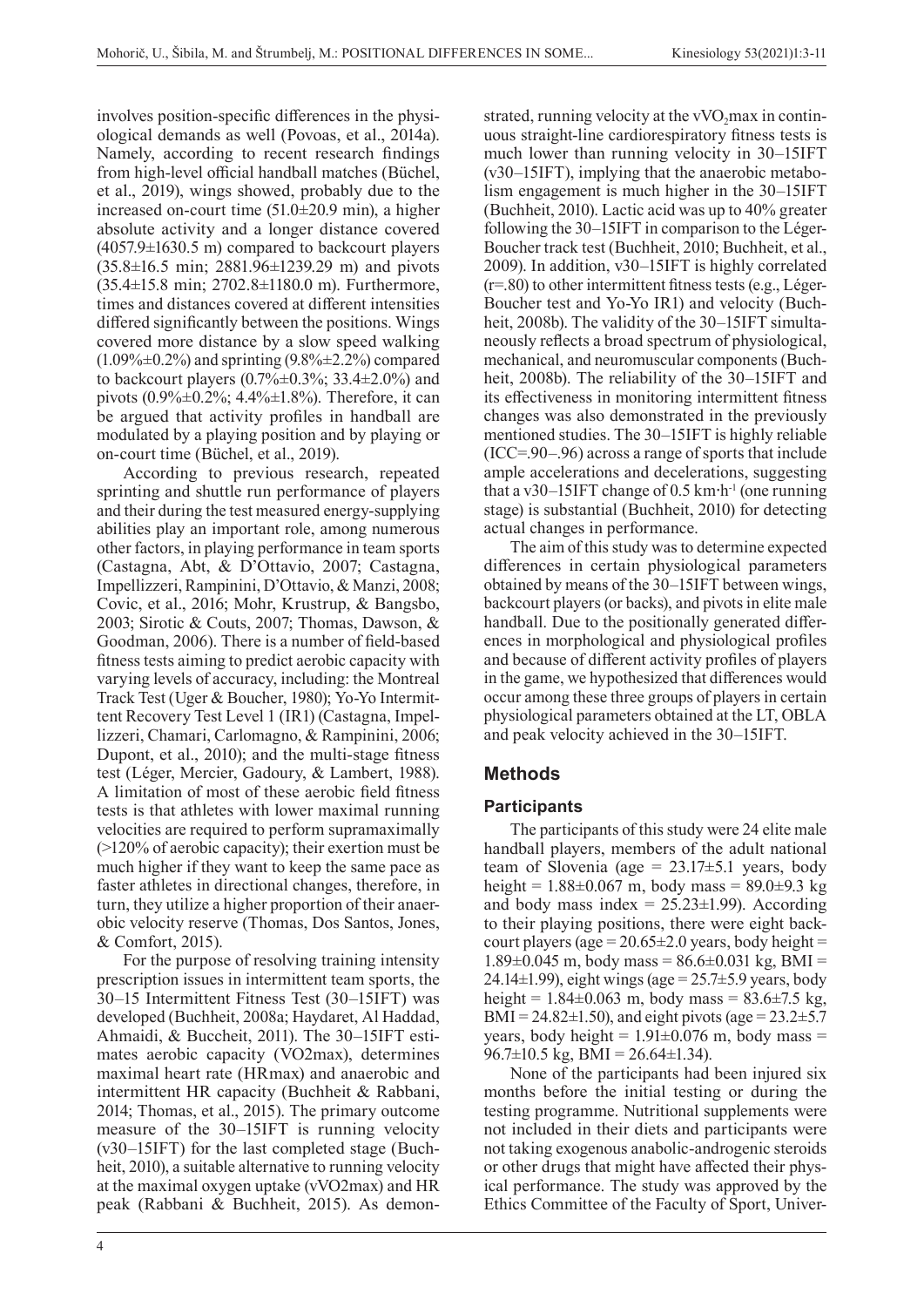sity of Ljubljana, in compliance with the Helsinki Declaration. Participants were fully informed about the experiment and signed a consent form saying, among other things, that they could withdraw from the study at any time.

## **Procedures**

Basic anthropometric parameters (stature and body mass) were registered in the study protocol. To prevent unnecessary fatigue accumulation, players and coaches were instructed to avoid intense exercise for at least a 24-hour period before each testing session. Immediately prior to testing, participants performed a standard 25-minute warm-up consisting of 10 min of self-paced jogging, 10 min of dynamic stretching and 5 x 30 m of fast-running exercises. During testing, the air temperature ranged from 20°C to 22°C. Testing always commenced at 10 a.m. and was completed by 1 p.m.

After the 25-minute warm-up protocol, the players' shuttle run performance was tested using the 30–15IFT (Buchheit, 2008a) in an indoor sports complex. This incremental test consists of 30-s shuttle runs interspersed with 15-s active recovery periods. Running pace was set at 8 km**·**h-1 for the first 30-s run, and velocity was increased by 0.5 km**·**h-1 every 30-s stage thereafter. Players were required to run back and forth between two lines set 40 m apart at the set pace that was governed by a pre-recorded beep. The pre-recorded beep allows the players to adjust their running velocity when they enter a 3-m zone placed in the middle and at each extremity of the test field. During the 15-s recovery period, players walked forwards towards the closest line (either in the middle or at the end of the running area, depending on where their previous run had finished); this line was where they would start the next run stage from. Players were instructed to complete as many stages as possible, and the test ended when the player could no longer maintain the required running velocity or when he was unable to reach the 3-m zone in time with the audio signal for three consecutive times. The velocity of the last stage successfully completed was recorded as the test score, i.e., the peak running velocity (v30–15IFT).

To obtain physiological parameters we used a portable gas analyser K4 *b2* (COSMED, S.r.l. Italy). This device is light (about 0.8 kg), small and provides values of oxygen uptake  $(VO<sub>2</sub>)$ , carbon dioxide production (VCO<sub>2</sub>), and pulmonary ventilation (VE) breath-by-breath. The device is further able to supply other important derived variables such as respiratory exchange ratio (RER) and oxygen pulse  $OP$ ) as the VO<sub>2</sub> vs. HR ratio (volume of oxygen consumed by the body per heart beat).

Arterialised blood samples (20 µL) were collected from the earlobe after each third running interval during the test (every 2 min 15 seconds) and at the 3rd and 5th minute of recovery after the last completed run stage; the samples were analysed for blood lactate concentration ([LA- ]) using a Kodak Ektachrome analyser.

Heart rates were measured by Polar S-610 heart rate meters (Polar Electro, Kempele, Finland). The data were recorded in 5-s intervals and the data were processed using the original software program provided with the instrument.

### **Statistical analysis**

The statistical Package for Social Sciences SPSS (v22.0, SPSS Inc., Chicago, IL) was used to statistically process all the collected data and descriptive statistics were calculated. The Kolmogorov-Smirnov test was used to test if the data were normally distributed. Since the data were not normally distributed, we used non-parametric methods, i.e. a Kruskal-Wallis one-way ANOVA and Mann-Whitney's U-test to determine the differences among players in different playing positions. Data were presented as mean±SD, and the alpha level for significance was set at p≤.05.

## **Results**

A non-parametric statistical approach was applied to determine values of maximal blood lactate concentrations  $(LA<sub>max</sub>)$  at v30–15IFT, running velocity, heart rate (HR), oxygen uptake (VO<sub>2</sub> in L·min<sup>-1</sup>), relative oxygen uptake (VO<sub>2</sub>·in mL·kg<sup>-1</sup>·min<sup>-1</sup>) and pulmonary ventilation breathby-breath (VE) at the lactate threshold (LT), onset of blood lactate accumulation (OBLA), and at the peak velocity achieved on the test (v30–15IFT).

Statistically significant differences ( $p \le 0.05$ ) between the three playing positions were found in running velocity and HR (Table 1) at the LT, OBLA and peak velocity.

The wings achieved statistically significant higher velocity at the LT than both the backs  $(13.58\pm0.46 \text{ vs. } 12.65\pm0.78 \text{ km}\cdot\text{h}^{-1}; \text{ p} = 0.020) \text{ and}$ pivots (13.58±0.46 vs. 12.90±1.02 km·h-1; p=.022). They also achieved statistically significant higher velocity at the OBLA than the backs  $(17.24\pm0.81 \text{ vs.})$  $16.26\pm0.70$  km·h<sup>-1</sup>; p=.016). The statistically significant differences occurred in HR at the LT, OBLA and peak velocity—at the LT: backs 146.13±8.41  $b·min<sup>-1</sup>$  vs. pivots 155.88 $\pm$ 7.55  $b·min<sup>-1</sup>$ ; p=.015; and wings 161.75±8.96 b·min-1 vs. backs 146.13±8.41 b·min-1; p=.015; at the OBLA: backs 171.75±9.18 b·min<sup>-1</sup> vs. wings  $182.25 \pm 9.36$  b·min<sup>-1</sup>; p=.024; and at the peak velocity: wings  $188.63 \pm 9.02$  b·min<sup>-1</sup> vs. pivots 178.13±5.11 b·min-1; p=.016) (Table 1).

No statistically significant differences between the three playing positions were found in VO<sub>2</sub>, *Rel* VO<sub>2</sub> and VE at the LT, OBLA and peak velocity nor in  $LA<sub>max</sub>$ .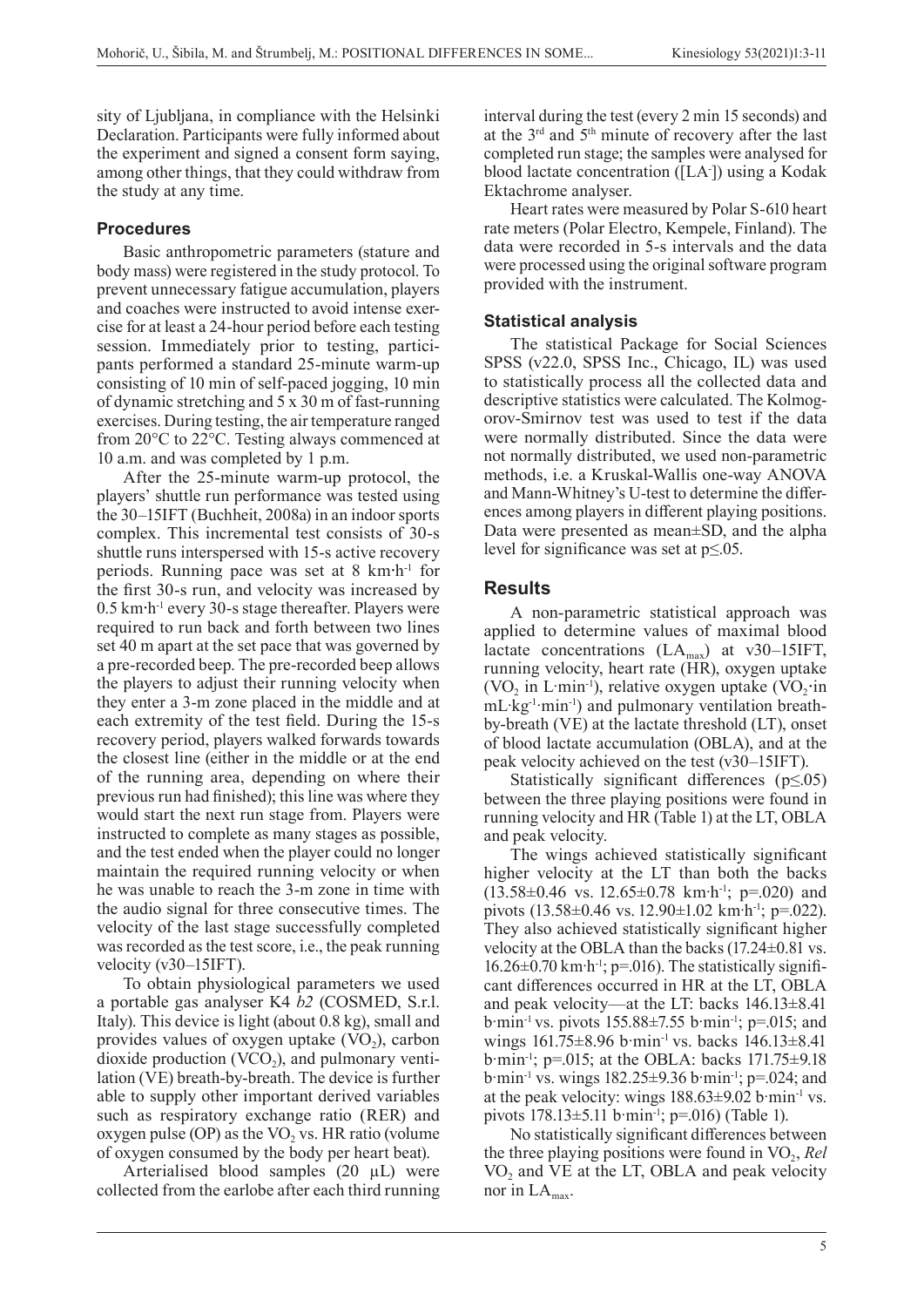There was also no statistically significant difference in peak velocity achieved among all the three groups of players. The highest velocity was achieved by wings  $(20.06\pm1.02 \text{ km}\cdot\text{h}^{-1})$ , followed by backs (19.19 $\pm$ 1.33 km·h<sup>-1</sup>) and pivots (19.13 $\pm$ 0.99  $km·h^{-1}$ ) (Table 1).

The lowest average values of  $VO<sub>2</sub>$  at the LT were found in backs  $(3162 \pm 457 \text{ mL} \cdot \text{min}^{-1})$ , somewhat higher were in wings (3397±429 mL**·**min-1) and the highest values were found in pivots  $(3412 \pm 618)$ mL·min<sup>-1</sup>). The lowest average values of  $VO<sub>2</sub>$  at the OBLA were found in backs (4150±624 mL**·**min-1), followed by wings (4171±503 mL**·**min-1), whereas the highest values were in pivots (4227±500 mL**·**min-1). The lowest average values of  $VO<sub>2</sub>$  at peak velocity were found in backs (4646±565 mL**·**min-1), followed by wings (4679±387 mL**·**min-1) and the highest in pivots (4782±561 mL**·**min-1). The differences were not statistically significant at any stage (Table 1).

The highest calculated values of *Rel* VO<sub>2</sub> at the LT were obtained for wings, with average values of 38.67±5.61 mL**·**kg-1**·**min-1, whereas pivots had average values of 37.32±5.35 mL**·**kg-1**·**min-1 and backs 34.42±3.74 mL**·**kg-1**·**min-1, although this difference was not statistically significant. The highest calculated values of *Rel* VO<sub>2</sub> at the OBLA were obtained for wings, with average values of 47.44±6.22 mL**·**kg-1**·**min-1, whereas pivots had average values of 46.45±5.90 mL**·**kg-1**·**min-1 and

backs 45.13±4.94 mL**·**kg-1**·**min-1, although this difference was not statistically significant either. The highest calculated values of *Rel* VO<sub>2</sub> at peak velocity were obtained for wings, with average values of 53.22±5.13 mL·kg<sup>-1</sup>·min<sup>-1</sup>, whereas pivots had average values of 52.43 $\pm$ 3.49 mL·kg<sup>-1</sup>·min<sup>-1</sup> and backs 48.97±8.22 mL**·**kg-1**·**min-1, although this difference was not statistically significant (Table 1).

Similarly, no statistically significant differences were found for VE at the LT, where wings had average values of 89.70±14.53 L**·**min-1, pivots 81.96±9.96 L**·**min-1 and backs 78.68±16.22 L**·**min-1. Also, no statistically significant differences for VE occurred at the OBLA (wings 132.69±17.02 L**·**min-1, pivots 125.28±18.12 L**·**min-1 and backs 124.87±25.46 L**·**min-1) nor at peak velocity (wings 155.52±16.48 L**·**min-1, backs 154.64±19.36 L**·**min-1 and pivots 146.91±9.83 L**·**min-1) (Table 1).

There were also no statistically significant differences in LAmax concentration among all the three groups of players. The highest  $LA<sub>max</sub>$ concentration was obtained for backcourt players (9.35±4.12 mmol**·**L-1), followed by wings (9.19±3.08 mmol**·**L-1), whereas pivots achieved the lowest values (9.13±2.72 mmol**·**L-1), but the difference was not statistically significant (Table 1).

The wings had the lowest [LA- ] on average at all velocities, whereas the values of [LA- ] in pivots and backcourt players were the same on average at all

*Table 1. Obtained values of velocities, heart rates, blood lactate concentration [LA- ] and respiratory parameters of the subjects according to team positions during the 30–15IFT test at the LT, OBLA, and peak velocity*

|                                                            | All              | Backcourt players             | Pivot players            | Wing players             |
|------------------------------------------------------------|------------------|-------------------------------|--------------------------|--------------------------|
| LT Velocity $(km \cdot h^{-1})$                            | 13.04±0.85       | 12.65±0.78                    | 12.90±1.02‡              | 13.58±0.46               |
| LT Heart rate $(b \cdot min^{-1})$                         | 154.58±10.33     | $146.13\pm8.41$ <sup>*†</sup> | 155.88±7.55 <sup>†</sup> | 161.75±8.96 <sup>*</sup> |
| $LT_VE$ (L-min-1)                                          | 83.45±14.03      | 78.68±16.22                   | 81.96±9.96               | 89.70±14.53              |
| LT $VO2$ (mL min <sup>-1</sup> )                           | 3324±499         | 3162±457                      | 3412±618                 | 3397±429                 |
| LT $RelVO2$ (mL min <sup>-1</sup> kg)                      | 36.80±5.08       | 34.42±3.74                    | 37.32±5.35               | 38.67±5.61               |
| OBLA Velocity (km·h <sup>-1</sup> )                        | $16.63 \pm 1.14$ | 16.26±0.70                    | 16.39±1.58               | 17.24±0.81               |
| OBLA Heart rate $(b \cdot min^{-1})$                       | 176.25±9.15      | 171.75±9.18                   | 174.75±6.04              | 182.25±9.36 <sup>*</sup> |
| OBLA VE (L·min-1)                                          | 127.61±19.97     | 124.87±25.46                  | 125.28±18.12             | 132.69±17.02             |
| OBLA $VO2$ (ml-min-1)                                      | 4183±522         | 4150±624                      | 4227±500                 | 4171±503                 |
| OBLA $RelVO2$ (ml-min <sup>-1</sup> -kg)                   | 46.34±5.20       | 45.13±4.94                    | 46.45±4.77               | 47.44±6.22               |
| $MAX$ VE (L-min-1)                                         | 152.35±15.55     | 154.64±19.36                  | 146.91±9.83              | 155.52±16.48             |
| $MAX \ VO2$ (ml-min <sup>-1</sup> )                        | 4646±565         | 4475±726                      | 4782±561                 | 4679±387                 |
| MAX $RelVO$ , (ml-min <sup>-1</sup> .kg)                   | 51.54±5.98       | 48.97±8.22                    | $52.43\pm3.49$           | $53.22 \pm 5.13$         |
| $MAX$ Velocity (km $\cdot$ h $^{-1}$ )                     | 19.46±1.16       | $19.19 \pm 1.33$              | 19.13±0.99               | 20.06±1.02               |
| $MAX$ Heart rate (b-min-1)                                 | 182.88±7.40      | 181.88±2.75                   | 178.13±5.11 <sup>‡</sup> | 188.63±9.02 <sup>‡</sup> |
| $MAX$ [LA $\cdot$ ] (mmol $\cdot$ l $\cdot$ <sup>1</sup> ) | $9.22 \pm 3.21$  | $9.35 + 4.12$                 | $9.13 \pm 2.72$          | $9.19 \pm 3.08$          |

Note. \* – statistically significant difference (p≤.05) – backcourt players vs wings; † – statistically significant difference (p≤.05) – backcourt players vs pivots; ‡ – statistically significant difference (p≤.05) – pivots vs wings.

LT\_Velocity – velocity achieved at LT; LT\_Heart rate – heart rate at LT; LT\_VE – pulmonary ventilation at LT; LT\_VO<sub>2</sub> – oxygen uptake at LT; LT\_ Rel VO<sub>2</sub> – relative oxygen uptake at LT; OBLA\_Velocity – velocity achieved at OBLA; OBLA\_Heart rate – heart rate at OBLA; OBLA\_VE – pulmonary ventilation at OBLA; OBLA\_VO<sub>2</sub> – oxygen uptake at OBLA; OBLA\_Rel VO<sub>2</sub> – relative oxygen uptake at OBLA; MAX\_Velocity – peak velocity; MAX\_Heart rate – maximal heart rate; MAX\_[LA- ] – maximal blood lactate concentration; MAX\_VE – maximal pulmonary ventilation; MAX\_VO<sub>2</sub> – maximal oxygen uptake; MAX\_*Rel VO<sub>2</sub>* – maximal relative oxygen uptake.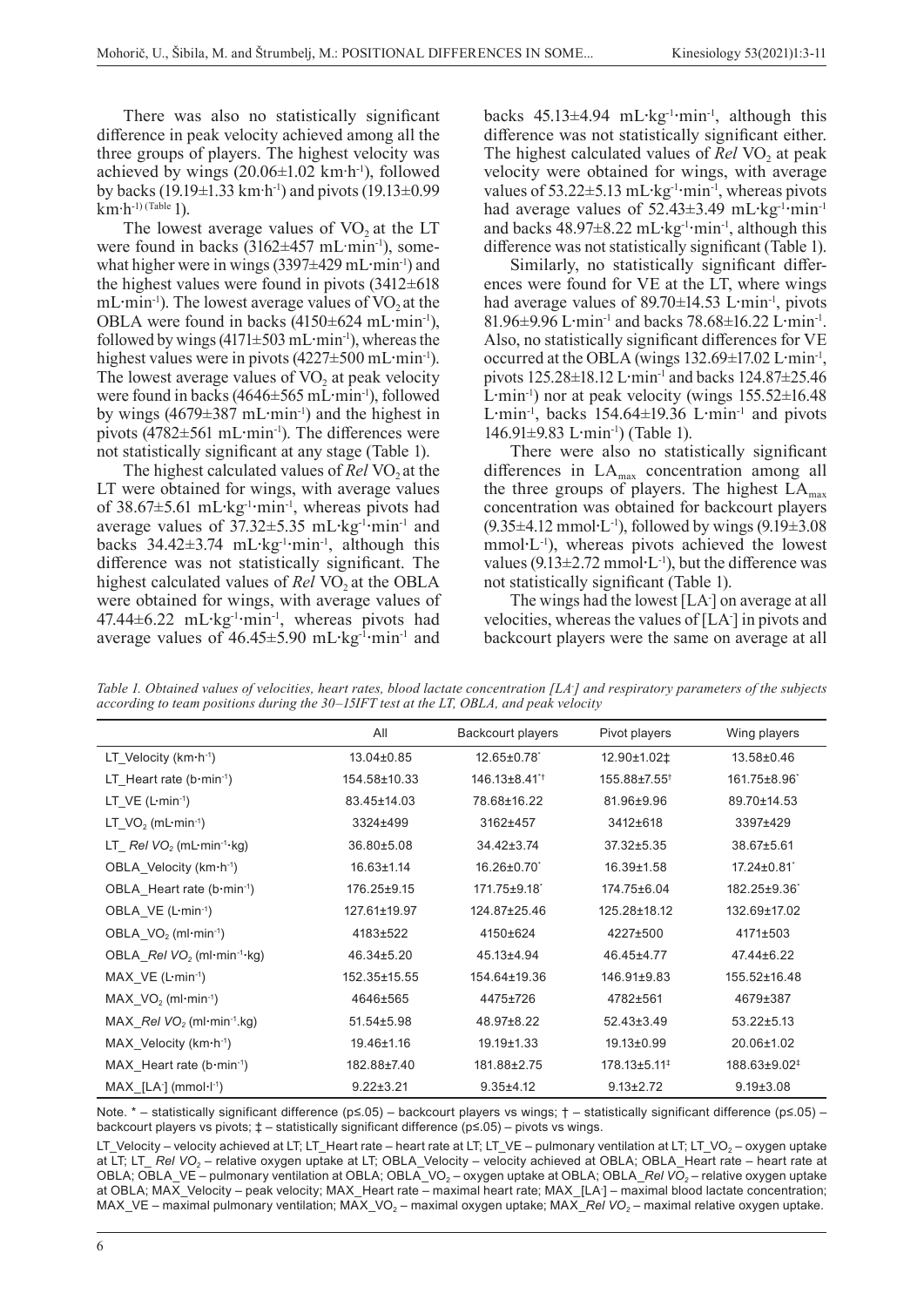

*Figure 1. The average values of blood lactate concentration [LA- ] during the test up to the velocity at which all the three groups of male handball players still managed to carry out the test and at three and five minutes after the test.*



*Figure 3. The average calculated values of relative oxygen uptake (Rel VO<sub>2</sub>) during the test up to the velocity at which all the three groups of male handball players still managed to carry out the test.*

velocities, so no statistically significant difference was obtained between the three groups of players (Figure 1).

The backcourt players exhibited the lowest  $VO<sub>2</sub>$  values on average at all velocities and pivots exhibited the highest  $VO<sub>2</sub>$  values at all velocities, although the difference was not statistically significant (Figure 2).

Again, no significant differences were found for *Rel* VO<sub>2</sub>, although wings had slightly higher relative values compared to backcourt players and pivots at the same velocity (Figure 3).

Up to the velocity of 14 km·h<sup>-1</sup>, the VE of all the groups of players was very similar on average, whereas at higher velocities, a non-significant tendency of lower values was seen in the backs and wings compared to the pivots, who had the highest measured values of VE at all velocities (Figure 4).



*Figure 2. The average values of oxygen uptake (VO<sub>2</sub>) during the test up to the velocity at which all the three groups of male handball players still managed to carry out the test.*



*Figure 4. The average values of pulmonary ventilation (VE) during the test up to the velocity at which all the three groups of male handball players still managed to carry out the test.*

### **Discussion and conclusions**

Only a few statistically significant differences were found among the groups of players in the various physiological parameters monitored during the 30–15IFT test. This fact can be attributed to various factors. The players that made up the groups were very similar in performance standard (elite players). Regardless of different body constitutions of theirs (wings had the lowest body height and low body mass, pivots had a high body height and body mass, and backcourt players had a high body height and body mass slightly lower compared to pivots) and their different in-game activities' profiles, apparently elite players in different playing positions achieve similar results in many aerobic ability parameters as measured by the 30–15IFT. Another reason may be the absence of a physiological strategy regarding aerobic endurance—very few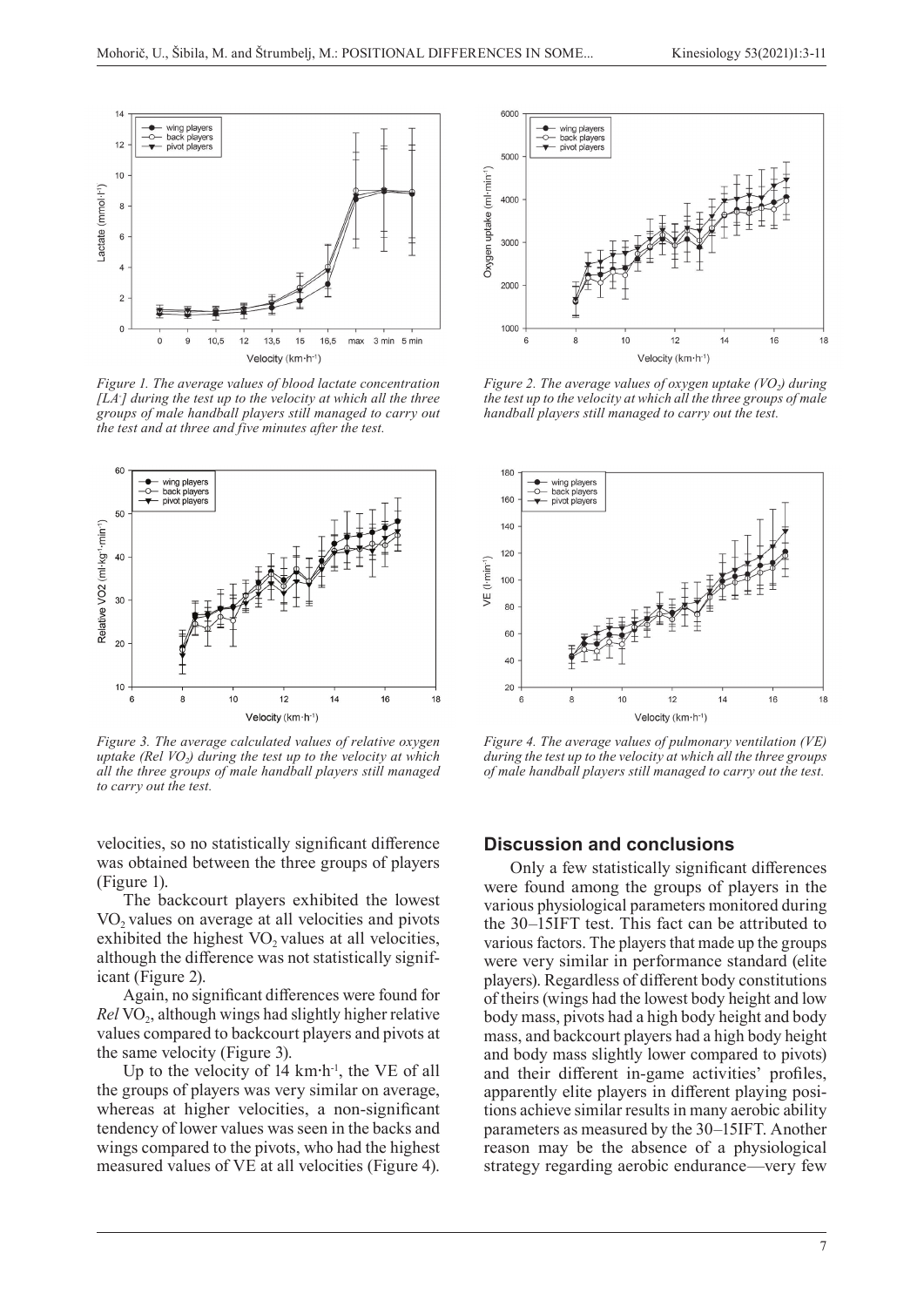selection criteria used in handball for the orientation of individuals in playing positions are associated with their level of aerobic capacity. In addition, the lack of differences could be related to deficits in resources for individual training of aerobic abilities and for testing different capacities in the teamdeveloping process. Coaches may consider that aerobic performance factors are of less importance in the total perspective, so that it is not worth to dedicate extra time and resources to emphasize them for different team positions—like it was stated for soccer (Nilsson & Cardinale, 2015). Gorostiaga et al. (2005) even suggested that endurance capacity did not represent a limitation for performance in handball. However, most researchers report on the playing position specificities regarding the load of players during matches (Büchel, et al., 2019; Karcher & Buchheit, 2014; Wagner, Finkenzeller, Würth, & von Duvillard, 2014). In a typical match pattern, pivots cover generally the smallest distance on the court, but still must work at a relative high intensity due to a high number of body contacts they give and receive. Wings perform the greatest number of high-intensity runs, receive and give the least number of body contacts, apparently meeting the lowest physiological demands. Finally, playing activities of backcourt players are somewhere in between those described for the other two in-field positions, but they perform substantially more throws and passes than all the other players (Karcher & Buchheit, 2014). Since handball as a start-stop sport is characterized by short, intensive-to-highintensive activities, such as short sprints, changes of direction, duels, or jumps, anaerobic endurance is considered to play a key role (Groeger, et al. 2019). Several studies (Bautista, et al., 2016; Massuca, Fragoso, & Teles, 2014) have suggested that anaerobic capacity and other functional abilities of handball players, such as vertical jumping ability, speed, agility, and acceleration abilities, are better predictors of success in handball compared to aerobic capacity. Notwithstanding all the above, some differences do occur. In terms of both statistically significant and non-significant differences, we can say that the wings achieved slightly different results in comparison to the backs and pivots. We find particularly interesting that the wings reached a statistically significant higher velocity at the LT than players in the other two groups and a significantly higher velocity than the pivots at the OBLA. In view of this, we could presume that wings are able to play for a long time, or to achieve a higher velocity, within the aerobic metabolism range. In principle, this allows them to have a longer on-court time without need to be substituted than is case with backcourt players and pivots (Büchel, et al., 2019). The wings also reached the highest average peak velocity (v30–15 IFT), but no significant difference was observed among the groups. It is also inter-

8

esting to note that the wings reached the highest values of HR at all the observed levels. Upon a more detailed analysis of the results, it becomes apparent that the wings achieved their advantage in terms of a better end result in peak velocity compared to the other two groups of players in the aerobic range meaning they came to the anaerobic area (OBLA) at higher speeds than the players of the other two groups (Table 1). In the range from the OBLA to the end of the test (peak velocity), the differences in velocity between the groups remained almost the same. The largest difference in velocities occurred in the test range from the start to the LT (Table 1). The wings reached their LT at the velocity that was almost by 1 km**·**h-1 higher than the velocity of the backs and 0.6 km**·**h-1 higher than the velocity of the pivots. However, the differences were not statistically significant. In the range between the LT and OBLA, the difference between the wings and pivots increased slightly and amounted to more than 0.8 km**·**h-1 at the OBLA. Nevertheless, it was still statistically insignificant. However, between the groups of backs and wings, the difference in the velocities achieved at the OBLA remained almost unchanged with respect to the difference at the LT, but the difference became statistically significant (Table 1). The difference, as already mentioned, at peak velocity remained practically unchanged between the groups compared to the difference achieved at the LT and OBLA. The wings demonstrated the highest value of the achieved running velocity among all the groups at all the three measuring points (LT, OBLA and peak velocity). We find it interesting, however, that the difference was achieved only in the area up to the OBLA (mostly even in the area up to the LT). A possible explanation is probably in the very nature of the test used since the increase in velocity significantly increases neuromuscular load as well. Namely, at higher velocities (especially above the velocity of 18-19 km**·**h-1), the participants must execute more changes of movement direction, thus exploiting more neuromuscular potential than when performing a test task at a lower speed (Buchheit & Brown, 2020). Thus, even physically well-prepared players are not able to withstand the load of the test, which with increasing velocity disproportionately includes the neuromuscular part (so beside metabolic factors, persistence in the test becomes very dependent on neuromuscular factors as well). At each new stage of the test there is ever less straight running at a constant speed and there are more stops and accelerations, which cause rapid increase of fatigue and the consequent ending of the test. The limitation of this kind of inference is a lack of data on muscle lactate, which would have given us a more solid basis for these speculations (Chwalbinska-Moneta, Robergs, Costill, & Fink, 1989). These findings enable different profiles of handball experts (phys-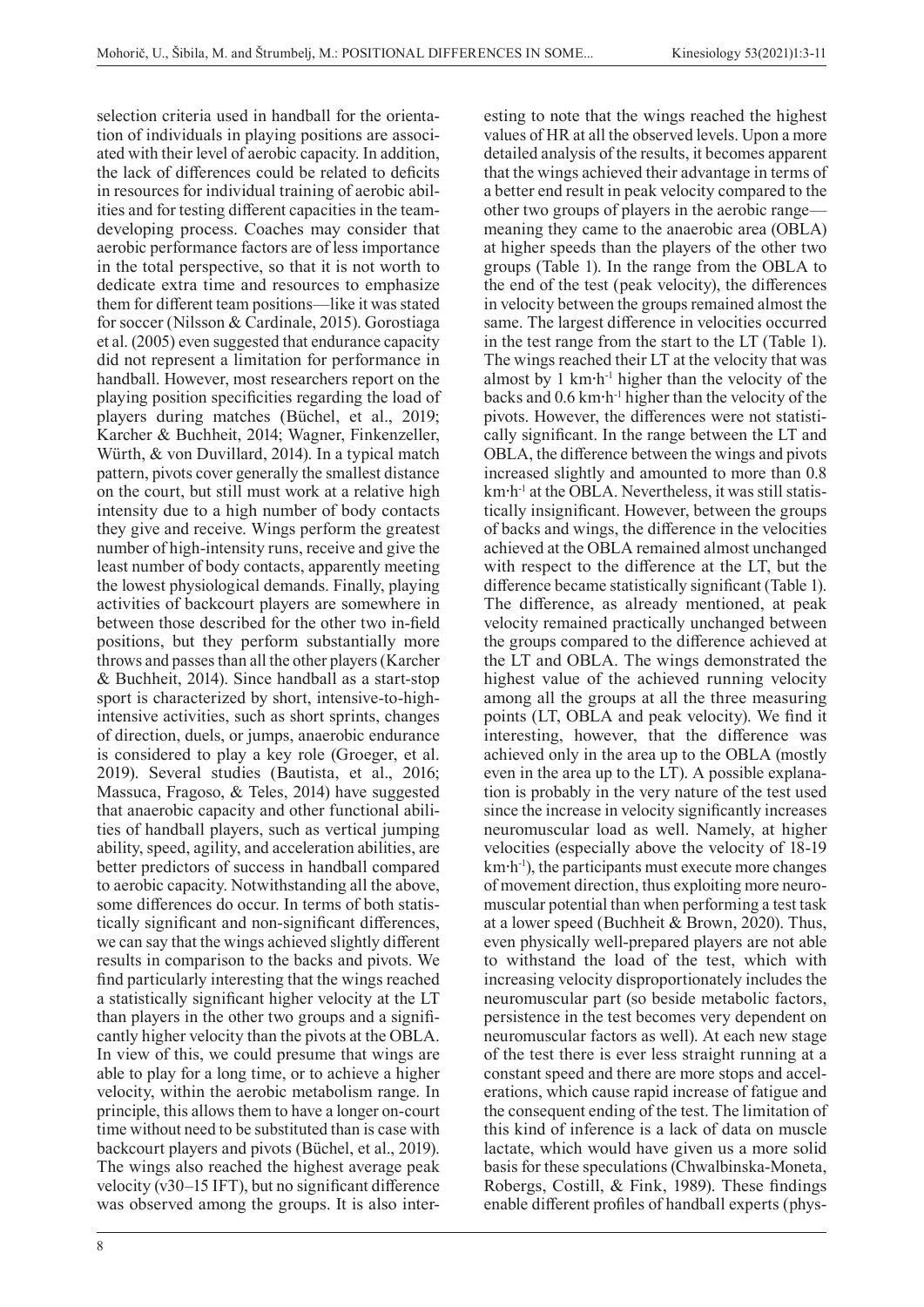ical conditioning coaches, head coaches, and scientists) to better understand the course of physiological events during the 30–15IFT for various groups of handball players. They must be careful and exact in the interpretation of the results in terms of taking into consideration the specificities expressed by the players in various playing positions. An important factor here is players' morphological structure, which significantly varies, especially in wings. Among all team positions wings have the lowest values of body height and body mass. In principle, it is highly recommended to monitor the level of aerobic fitness of handball players with the help of the 30-15IFT test and to prepare an appropriate programme to improve their aerobic and anaerobic endurance (Buchheit, 2008b). It is an attractive alternative to classical continuous incremental field tests for defining a reference velocity for interval training prescription in team sport athletes (Buchheit, et al., 2009). Based on our results, coaches in practice can predict that, on average, better results (peak velocity) in the test will be achieved mainly by players in wing positions compared to the players in backcourt and pivot positions. This can be the basis for the individualized preparation (or working in groups) in the field of endurance development as well. Handball is a complex sport and numerous performance components must be trained. This may reduce the time available for the development of basic aerobic performance factors (achieved at the LA, OBLA, and v30–15IFT). The time conflict with the need to develop other important components of the game as well, such as team tactics and the development of other physical abilities, might be a problem. In this sense and for practical application purposes, coaches can be advised to reinforce their effort in the design of high intensity, short-duration,

and short-recovery exercise programmes, consisting of repeated sprints, jumps, pulling/pushing actions, and contacts, to be practised during both conditioning and mixed (tactical and physically-based) training sessions, regardless of the fact that handball rules allow unlimited number of substitutions (Michalsik, 2018). Similar recommendations for training programming can also be found in the relevant literature (Wagner, et al., 2017b). Obviously, the mentioned is more important for handball performance than for pure aerobic capacity development. Based on our results, however, we would suggest that players, especially in the positions of backcourt players and pivots (players with a larger body height and body mass) increase their abilities, with the help of specific aerobic training of a slightly lower intensity, to the point that they will be able to operate well within the physiological aerobic or aerobic-anaerobic range (below the OBLA point) at higher load intensities. This should be considered especially for the off-season period. In doing so, however, the neuromuscular aspect of conditioning should not be neglected either—aerobic abilitydeveloping exercises should indispensably incorporate changes of direction with a lot of braking and acceleration. Whilst it is a limitation of this study that anaerobic performance and other functional abilities (agility, jumping ability, acceleration, explosivity, etc.) were not measured, this study is the first attempt to understand physiological characteristics of handball players in different playing positions using the 30–15IFT and as such has provided some interesting findings. However, these results suggest that a very few differences occurred in the selected physiological parameters between elite-level wings, backcourt players, and pivots.

#### **References**

- Bautista, I.J., Chirosa I.J., Robinson, J.E., van der Tillaar, R., Chirosa, L.J., & Martin, I.M. (2016). A new physical performance classification system for elite handball players: Cluster analysis*. Journal of Human Kinetics*, *51*(1), 131-142.
- Büchel, D., Jakobsmeyer, R., Döring, M., Adams, M., Rückert, U., & Baumeister, J. (2019). Effect of playing position and time on-court on activity profiles in German elite team handball. *International Journal of Performance Analysis in Sport, 19*(5), 832-844.
- Buchheit, M., (2008a). 30–5 Intermittent Fitness Test et répétition de sprints. [30–5 Intermittent Fitness Test and repeated sprint ability. In French.] *Science & Sports*, *23*(1), 26-28.
- Buchheit, M. (2008b). The 30–15 intermittent fitness test: Accuracy for individualizing interval training of young intermittent sport players. *Journal of Strength and Conditioning Research,* 22, 365-374.

Buchheit, M. (2010). The 30–15 intermittent fitness test: 10 year review. *Myorobie Journal, 1*, 278.

Buchheit, M., Al Haddad, H., Leprêtre, P-M., Millet, G., Newton, M., & Ahmaidi, S. (2009). Cardiorespiratory and cardiac autonomic responses to 30–15 intermittent fitness test in team sports players. *Journal of Strength and Conditioning Research*, *23*, 93-100.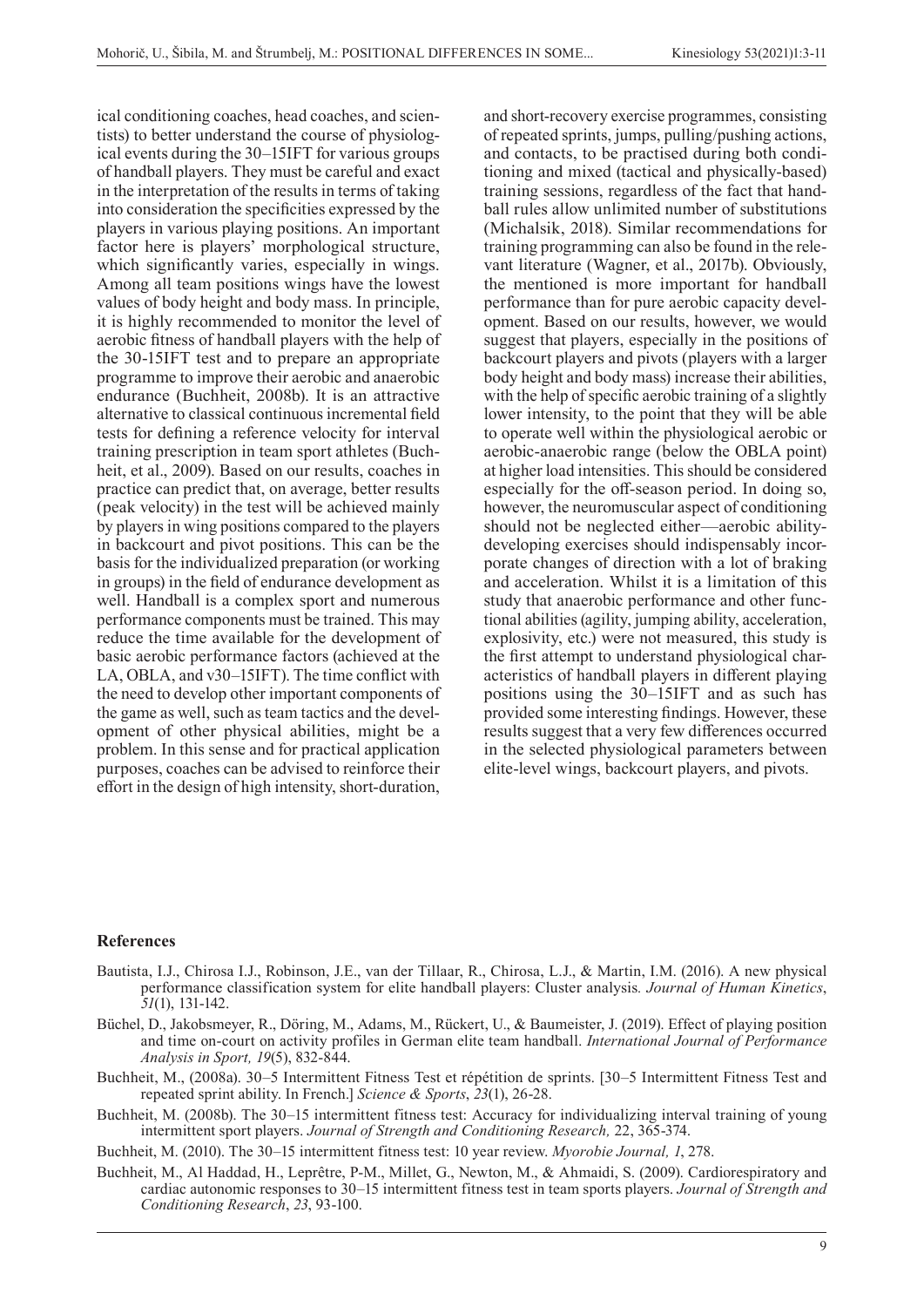- Buchheit, M., & Brown, M. (2020). Pre-season fitness testing in elite soccer: Integrating the 30–15 Intermittent Fitness Test into the weekly microcycle. *Sport Performance and Science Reports, 1, 111*. Retrieved from https:// sportperfsci.com/pre-season-fitness-testing-in-elite-soccer-integrating-the-30-15-intermittent-fitness-test-intothe-weekly-microcycle/ on July 2020.
- Buchheit, M., & Rabbani, A. (2014). The 30–15 intermittent fitness test versus the Yo-Yo intermittent recovery test level 1: Relationship and sensitivity to training. *International Journal of Sports Physiology and Performance, 9*, 522-524.
- Burger, A., Foretic, N., & Cavala, M. (2015). Morphological profiles of playing positions in defense and offense in professional men's handball. *Collegium Antropologicum*, *39*(1), 131-138.
- Castagna, C., Abt, G., & D'Ottavio, S. (2007). Physiological aspects of soccer refereeining performance and training. *International Journal of Sports Medicine*, *37*(7), 625-646.
- Castagna, C., Impellizzeri, F.M., Chamari, K., Carlomagno, D., & Rampinini E. (2006). Aerobic fitness and Yo-Yo continuous and intermittent tests performances in soccer players: A correlation study. *Journal of Strength and Conditioning Research*, *20*, 320-325.
- Castagna, C., Impellizzeri, F.M., Rampini, E., D'Ottavio, S., & Manzi, V. (2008). The Yo-Yo intermittent recovery test in basketball players. *Journal of Science and Medicine in Sport*, *11*(2), 202-209.
- Covic, N., Jeleskovic, E., Alic, H., Rado, I., Kafedzic, E., Sporis, G., McMaster, D.T., & Milanovic, Z. (2016). Reliability, validity and usefulness of 30–15 Intermittent Fitness Test in female soccer players. *Frontiers in Physiology, 7*, 510.
- Chwalbinska-Moneta, J., Robergs, R.A., Costill, D.L., & Fink, W.J. (1989). Threshold for muscle lactate accumulation during progressive exercise. *Journal of Applied Physiology, 66*(6), 2710-2716.
- Dello Iacono, A., Karcher, C., & Michalsik, L.B. (2018). Physical training in team handball. In L. Laver, P. Landreau, R. Seil & N. Popovic (Eds.), *Handball Sports Medicine* (pp. 521-535). Berlin, Heidelberg: ESKA, EHF, Springer.
- Dupont, G., Defontaine, M., Bosquet, L., Blondel N., Moalla, W., & Berthoin, S. (2010). Yo-Yo intermittent recovery test versus the Universite de Montreal track test: Relation with a high-intensity intermittent exercise. *Journal of Science and Medicine in Sport, 13*, 146-150.
- Gorostiaga, E.M., Granados, C., Ibanez, J., & Izquierdo, M. (2005). Differences in physical fitness and throwing velocity among elite and amateur male handball players. *International Journal of Sports Medicine, 26*, 225-232.
- Groeger, D., Beppler, J., Braun, J., Luig, P., Overkamp, S., Ribbecke,T., & Wudtke, E. (2019). *Das Athletikkonzept des Deutschen Handballbundes*. Münster: Philippka-Sportverlag.
- Haugen, T.A., Tonnessen, E., & Seiler, S. (2016). Physical and physiological characteristics of male handball players: Influence of playing position and competitive level. *Journal of Sports Medicine and Physical Fitness, 56*(1-2), 19-26.
- Haydaret, B., Al Haddad, H., Ahmaidi, S., & Buchheit M. (2011). Assessing inter-effort recovery and change of direction ability with the 30–15 Intermittent Fitness Test. *Journal of Sports Science and Medicine, 10*, 346-354.
- Karcher, C., & Buchheit, M. (2014). On-court demands of elite handball, with special reference to playing positions. *Sports Medicine, 44*(6), 797-814.
- Leger, L., Mercier, D., Gadoury, C., & Lambert, J. (1988). The multistage 20 metre shuttle run test for aerobic fitness. *Journal of Sports Sciences, 6*, 93-101.
- Massuca, L.M., Fragoso, I., & Teles, J. (2014). Atributes of top elite team-handball players*. Journal of Strenght and Conditioning Research*, *28*(1), 178-186.
- Michalsik, L.B., & Aagaard, P. (2015). Physical demands in elite team handball: comparisons between male and female players*. Journal of Sports Medicine and Physical Fitness, 55(9)*, 878-891. Michalsik, L.B. (2018). On-court physical demands and physiological aspects in elite team handball. In L. Laver, P. Landreau, R. Seil & N. Popovic (Eds.), *Handball Sports Medicine* (pp. 15-33). Berlin, Heidelberg: ESKA, EHF, Springer.
- Michalsik, L.B., Madsen, K., & Aagaard, P. (2014). Match performance and physiological capacity of female elite team handball players. *International Journal of Sports Medicine*, *35*(7), 595-607.
- Michalsik, L.B., Madsen, K., & Aagaard P. (2015). Physiological capacity and physical testing in male elite team handball. *Journal of Sports Medicine and Physical Fitness, 55*(5),415-429.
- Mohr, M., Krustrup, P., & Bangsbo, J. (2003). Match performance of high-standard soccer players with reference to development of fatigue. *Journal of Sports Sciences*, *21*(7), 519-528.
- Nilsson, J., & Cardinale, D. (2015). Aerobic and anaerobic test performance among elite male football players in different team positions. *Lase Journal of Sport Science*, *6*(2), 73-92.
- Povoas, S.C., Seabra, A.F., Ascensao, A.A., Magalhaes, J., Soares, J.M., & Rebelo, A.N. (2012). Physical and physiological demands of elite team handball. *Journal of Strenght and Conditioning Research*, *26*, 3365-3375.
- Povoas, S.C., Ascensao, A.A., Magalhaes, J., Seabra, A.F., Krustrup, P., Soares, J.M., & Rebelo, A.N. (2014a). Physiological demands of elite team handball with special reference to playing position. *Journal of Strenght and Conditional Research, 28*(2), 430-442.
- Povoas, S., Ascensao, A., Magalhaes, J., Seabra, A., Krustrup, P., Soares, J., & Rebelo, A. (2014b). Analysis of fatigue development during elite male handball matches. *Journal of Strength and Conditioning Research, 28*(9), 2640- 2648.